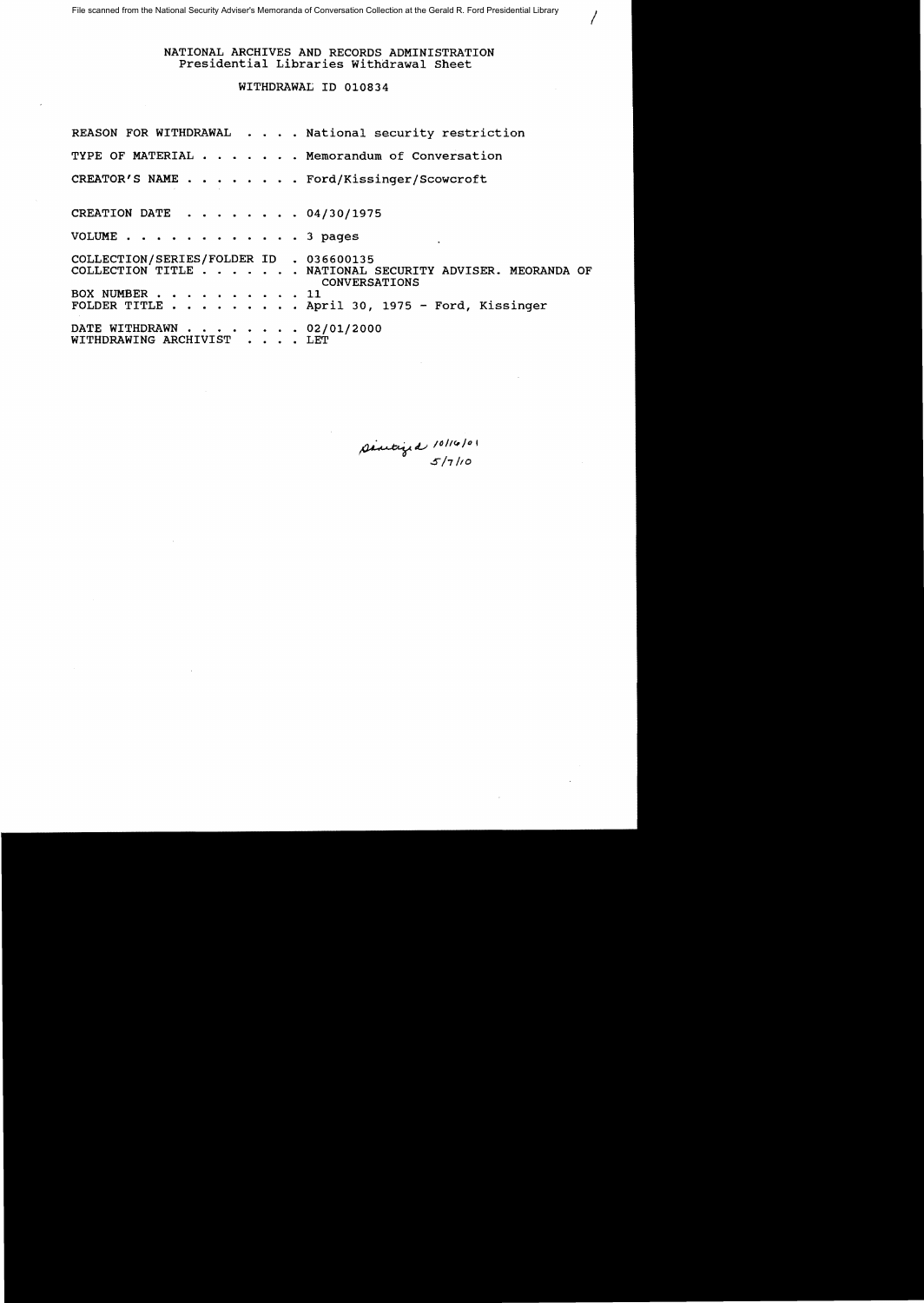MEMORANDUM

**DECLASSIFIED . E.O. 12958 Sec. 3.6** With PORTIONS EXEMPTED E.O. 12958 Sac. 1.5 (c)

THE WHITE HOUSE

WASHING

*<u>MR 01-106 #25; Qt. lik gjanjoi</u>* 

**By del NARA, Date 10/16/01** 

SECRET / NODIS / XGDS

#### MEMORANDUM OF CONVERSATION

PARTICIPANTS:

President Ford

Dr. Henry A. Kissinger. Secretary of State and Assistant to the President for National Security Affairs

Lt. General Brent Scowcroft, Deputy Assistant to the Pre sident for National Security Affair s

DATE AND TIME:

Wednesday, April 30, 1975 9:21 a. m.

PLACE:

The Oval Office

Kissinger: Doc Morgan and Zablocki had had a vicious debate with O'Neill and Burton. They want to go through With the bill. They felt let down.

The President: We were in a bind yesterday.

Kissinger: What they are really against is sending the bill back to conference.

The President: Ken Keating has had a heart attack. Isn't this the time to move him? We need a vigorous man there [in Israel].

Kissinger: We could open up Australia.

 $\texttt{\&CREF}$  /NODIS /XGDS

The President: At the same time we have to replace these older people. Let's think about that.

Kissinger: We need someone there who won't blink, because it is going<br>to get very nasty. You heard about the King's statement, and he is<br>the most moderate of the Arabs.<br>The President: At some point, these old people have to get very nasty. You heard about the King's statement, and he is

The President: At some point, these old people have to quit.



CLASSIFIED BY Henry A. Kissinger . EXEMPT FROM GENERAL DECLASSIFICATION SCHEDULE OF EXECUTIVE ORDER 11652 EXEMPTION CATEGORY  $5(b)(3)$ AUTOMATICALLY DECLASSIFIED ON Imp. to Det.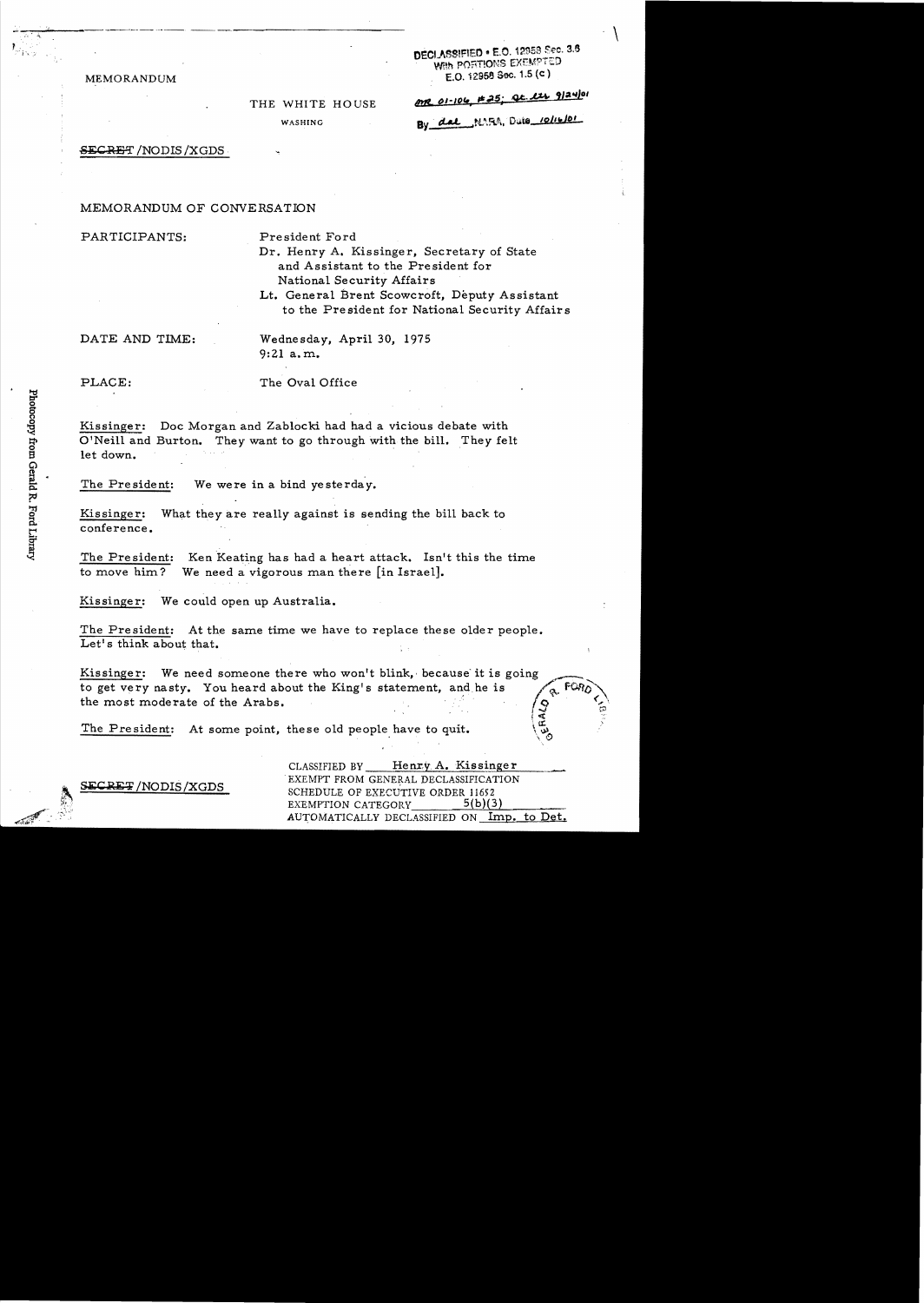#### **SECRET/NODIS/XGDS**

Also, Zahedi said he heard we were changing our gift policy. I told him to talk with State.

2

Kissinger: Exactly.

The President: I would like to.

Kissinger: I think for the greatest country in the world to prohibit itself from giving gifts...

The President: Didn't we have a meeting?

Scowcroft: Yes.

[Discussion of modifying the policy statement on gifts.]

We have to discuss how to handle the refugee bill. Kissinger:

The President: I think we should go in with a new bill.

Kissinger: The problem with that is to add a prohibition on aid with Vietnam.

The President: The quickest way would be to push the bill through with a letter from me.

Kissinger: One drawback is an implication that Congress must approve the use of force even if it's within the War Powers Act. But we can say that was only because of the Indonesia restrictions, not the War Powers. We could have a statement on the floor which would make that point.

The President: Did you see Evans and Novak? Dinitz shouldn't like that.

Kissinger: We are getting in better shape with people like Wasserman and Ziffren. When even moderates like Hussein are so despairing.

The President: I am meeting with the Egyptian Parliamentarians.

Kissinger: I would thank them for Sadat receiving the Congressmen. You could also say what you told the King -- that you won't tolerate a stalemate.

Photocopy from Gerald R. Ford Library

**SEGRET / NODIS / XGDS**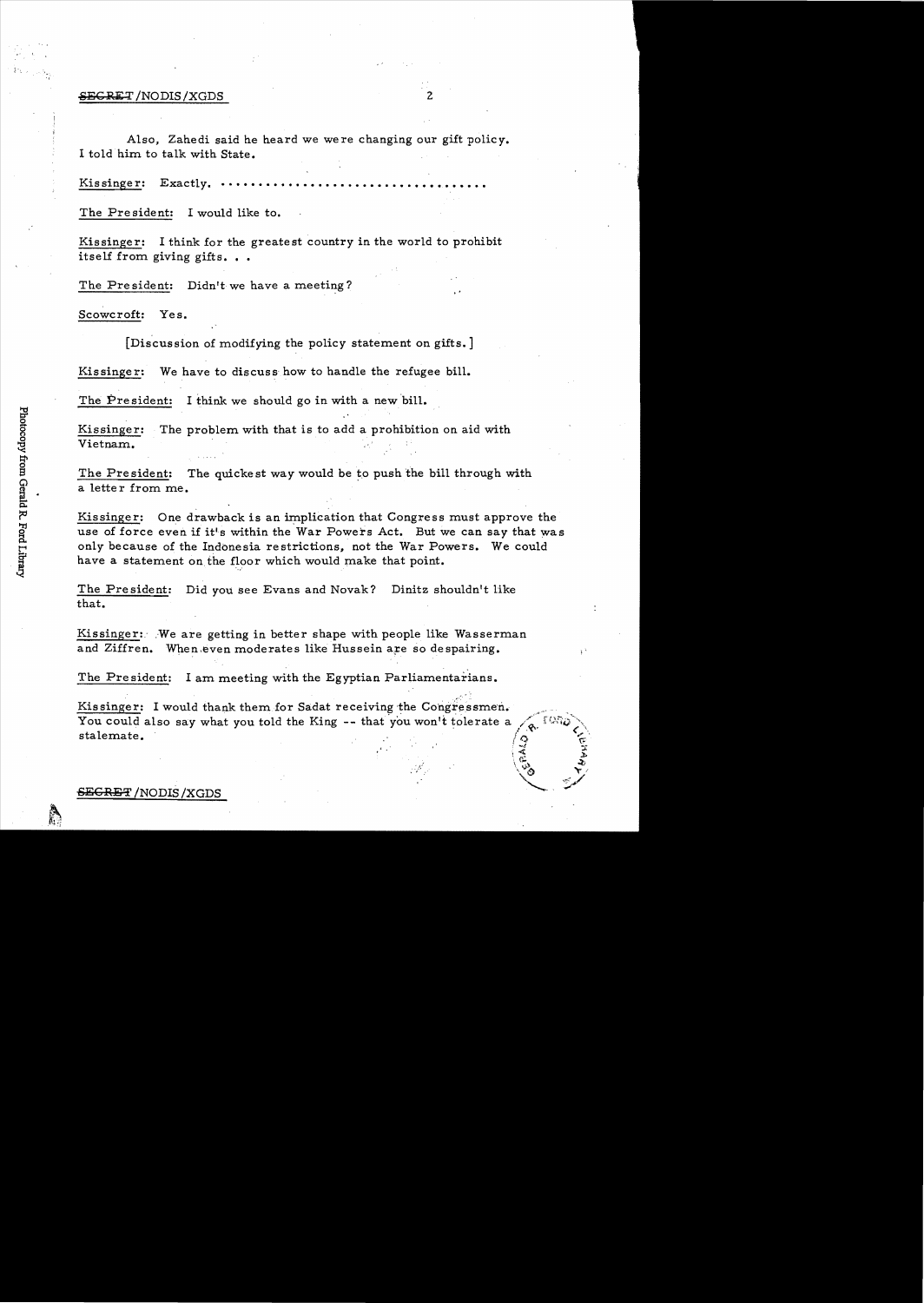# SECRET/NODIS/XGDS 3

[Some talk of McGovern and Humphrey. ]

I would say one of the most important world developments in recent years is the new relationship between the United States and Egypt.

 $\mathcal{A}$ 

 $\int_{\mathbb{R}^{N}}$ 

SEGRET /NODIS /XGDS